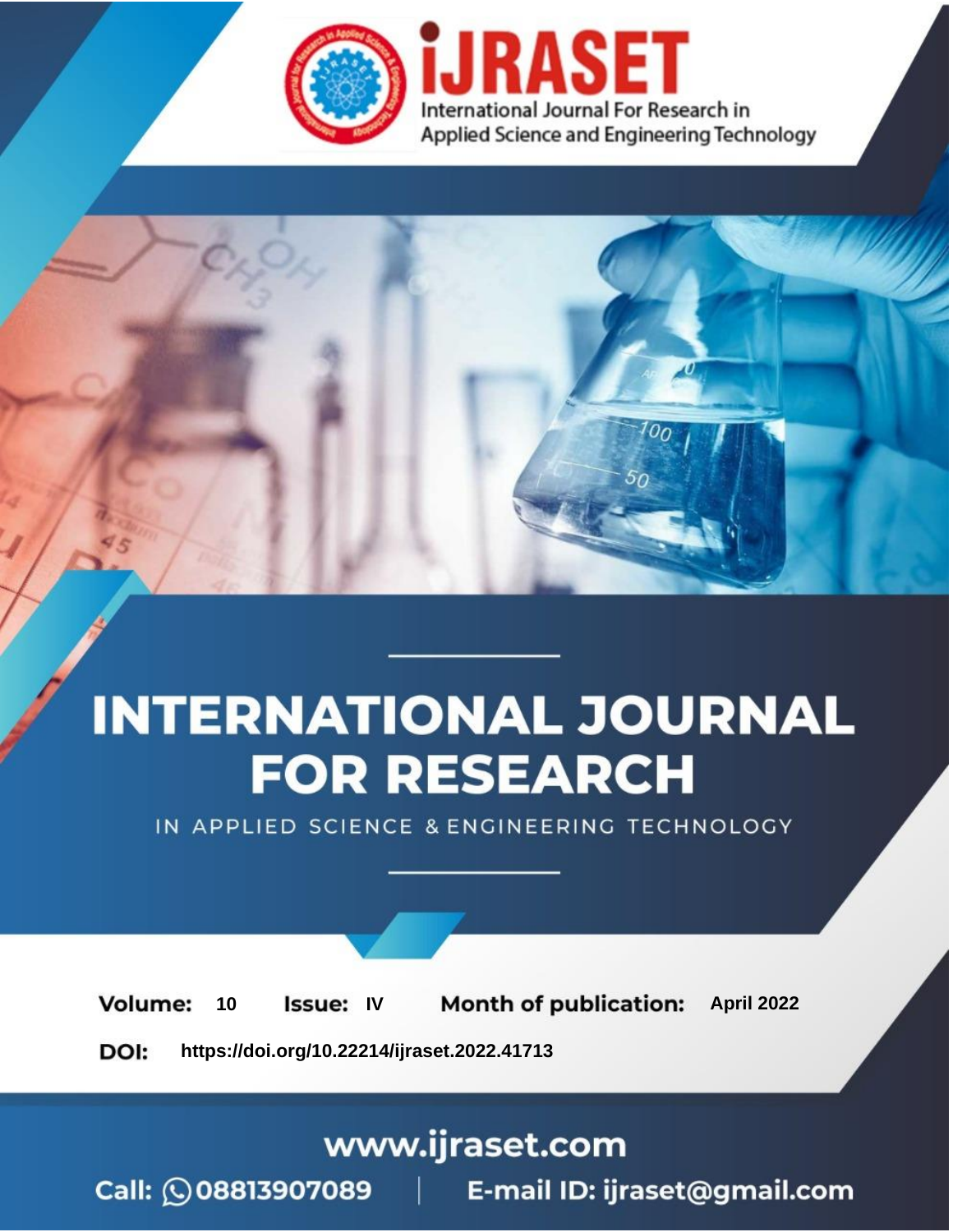

# **Predicting the Probability of Bank Deposit Subscription**

Prof. Pallavi Patil<sup>1</sup>, Sanket More<sup>2</sup>, Askaan Shaikh<sup>3</sup>, Hitesh Patil<sup>4</sup>, Rohit Patil<sup>5</sup>

*<sup>1</sup>Professor, Dept. of Computer Engineering, Genba Sopanrao Moze College of Engineering, Balewadi 2, 3, 4, 5 Dept. of Computer Engineering, Genba Sopanrao Moze College of Engineering, Balewadi*

*Abstract: Recently, economic depression, which scoured all over the world, affects business organizations and banking sectors. Such an economic pose causes severe attrition for banks and customer retention becomes impossible. Accordingly, marketing managers are in need to increase marketing campaigns, whereas organizations evade both expenses and business expansion. To solve such a riddle, data mining techniques are used as an uttermost factor in data analysis, data summarizations, hidden pattern discovery, and data interpretation. In this paper, rough set theory and decision tree mining techniques have been implemented, using real marketing data obtained from a Portuguese marketing campaign related to bank deposit subscriptions.*

# **I. INTRODUCTION**

Business intelligence is a recent term that concerns using the information space and intelligent mechanisms to support business managers' decisions. Since business organizations including banking sectors yield tones of records and transactions every day, the most suitable intelligent mechanisms that can handle such vast growth of data set and information is data mining techniques.

Data mining is known as the process of monitoring new and innovative information from the vast amount of data sets by discovering hidden and unknown relationships between features that are entailed in the data records, spotting the interesting events and buried patterns, summarizing the information space to extract predictive decision rules, discriminating the information space into sets of objects and minimizing the features the describes the information space. Accordingly, DM can be used to aid decisionmakers in the banking sector to confront the economical pretence by avoiding risky transactions that cause bank attrition and increasing the customer retention incentives to raise the bank revenues.

# **II. DATA SET TERMINOLOGY**

In this research, we use a real dataset that was collected from a Portuguese bank that used its contact centre to do direct marketing campaigns to motivate and attract deposit clients. The dataset is related to 17 marketing campaigns and corresponds to 79354 contacts. The telephone and the internet were the central marketing channel, in which, an attractive long-term deposit application, with good interest rates, was offered.

There are two datasets:

- *1*) Bank-full.csv that contains various examples corresponding to 45211 objects and ordered by date.
- *2)* Bank.csv that holds 10% of the examples (4521 records), randomly selected from bank-full.csv.

However, it contains almost all possible varieties for the attributes' values and object instances. The bank.csv data set was firstly used in the implementation phase as a test database; however, it has been implemented in the form of a relational database as seen below in the database implementation subsection.

## **III.DATA SET DESCRIPTION**

The dataset consists of one table with 16 non-empty conditional attributes and one decision attribute, where:

- *1)* Age: the age of the customer
- *2)* Job: type of job (categorical)
- *3)* marital: marital status (categorical)
- *4)* education: the education level (categorical)
- *5)* Default: has credit in default?
- *6)* Balance: average yearly balance
- *7)* Housing: has a housing loan?
- *8)* Loan: has a personal loan?
- *9)* Contact: last contact of the current campaign (categorical)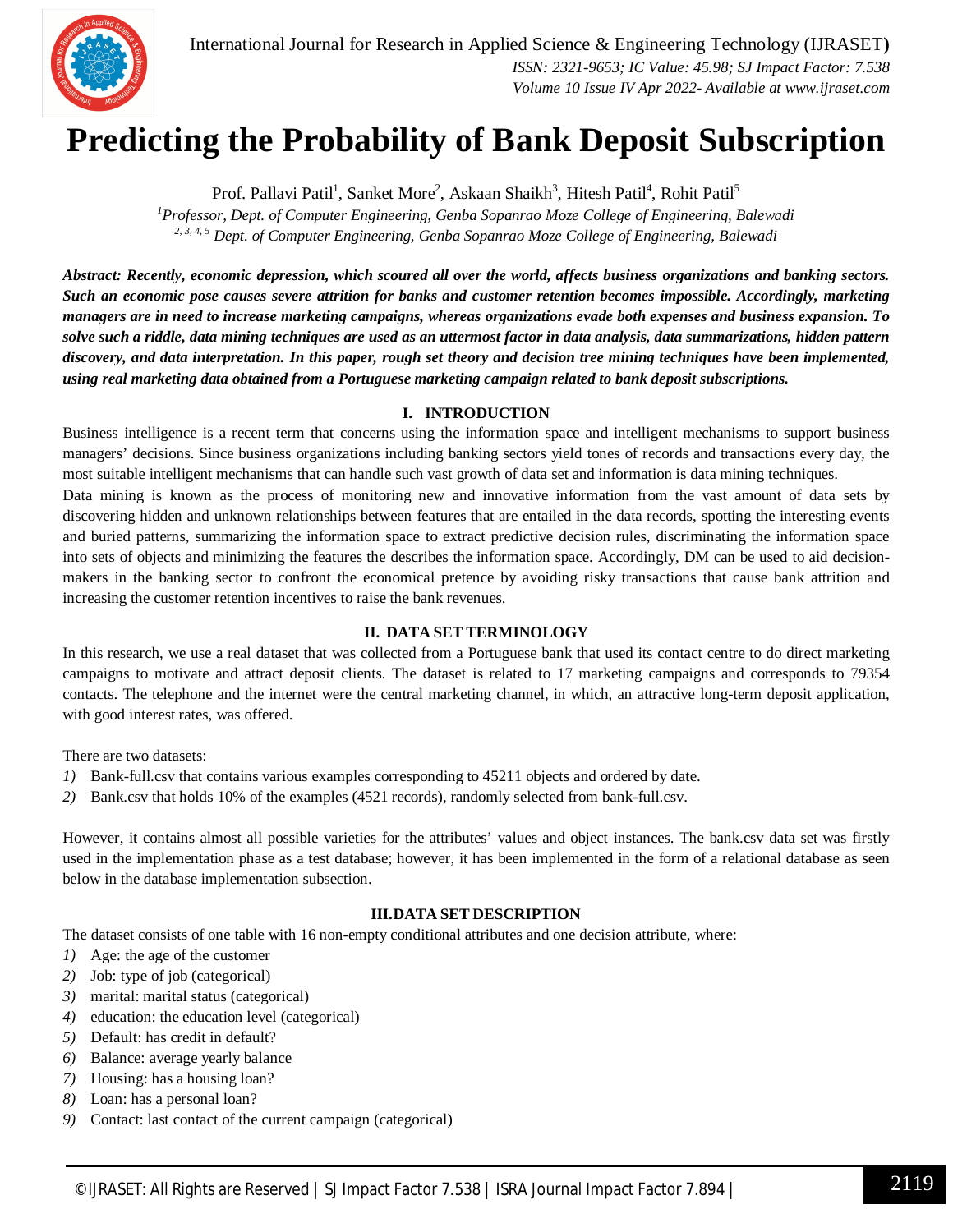

# International Journal for Research in Applied Science & Engineering Technology (IJRASET**)**

 *ISSN: 2321-9653; IC Value: 45.98; SJ Impact Factor: 7.538 Volume 10 Issue IV Apr 2022- Available at www.ijraset.com*

*10)* day: last contact day

- *11)* month: last contact month
- *12)* duration: last contact duration in seconds
- *13)* campaign: number of contacts performed during this campaign for this client includes the last contact.
- *14)* pdays: number of days that passed by after the client was last contacted from a previous campaign
- *15)* previous: number of contacts performed before this campaign for this client
- *16)* poutcome: outcome of the previous marketing campaign (Categorical)

Output attribute (desired target):

Deposits: has the client subscribed to a term deposit?

The attributes types are various continuous, categorical, binary and discrete. Where categorical type means that its value is limited between several choices

### **IV.LITERATURE SURVEY**

According to findings based on the paper of Advanced Data Analysis, Department of Statistics, Columbia University: Based on signs of coefficients of variables in logistic regression, "duration" has a positive effect on people saying "yes". This is because the longer the conversations on the phone, the higher interest the customer will show to the term deposit. "nr.employed", which is the number of employees in the bank, has a positive effect on turning people to subscribe the term deposit. This can be because the more employees the bank has, the more influential and prestigious this bank is. "Euribor" is another important variable, which denotes the Euribor 3-month rate. This indicator is based on the average interbank interest rates in Eurozone. It also has a positive effect since the higher the interest rates the more willingly customer will spend their money on financial tools. Employment variation rate (emp.var.rate) has a negative influence, which means the change in the employment rate will make customers less likely to subscribe to a term deposit. This makes sense because the employment rate is an indicator of the macroeconomy. A stable employment rate denotes a stable economic environment in which people are more confident to make their investments. Therefore, if banks want to improve their lead generation, what they should do is hire more people to work for them, improve the quality of conversation on the phone and run their campaigns when interest rates are high and the macroeconomic environment is stable.

According to the findings based on the paper in the International Journal of Computer Applications: The set of features that describes the data set can be discriminated from 16 features into the 3 features predominant set {Age, Duration, Balance}, which is considered as a CORE of that dataset. Thus, a huge number of more valuable decisions and predictive rules can be extracted based on such a CORE set, these rules, in turn, help decision-makers to have a provision about acquiring and targeting customers, make faster and better decisions about loan approvals, and minimize the management risk by the accuracy associated with the extracted rules. So, instead of analysing the data set based on 16 features, which yield an intractable process for extracting meaningful patterns, only the CORE set that entails 3 features is used. Moreover, the Decision tree approach has been implemented on the same data set, the gain ratio for each attribute has been calculated and the C4.5 classifier has been used in the classification process. The gain ratios showed that the "Duration "feature has the maximum gain ratio, however, the" age" feature was the 8th in the gain, and the "balance" was the 10th. DT also provides a huge number of decision and predictive rules using the 16 features associated with accuracy. Some of the DT extracted rules are more summarized than those rules extracted by the RST and others are not. Therefore, despite the decision tree being easy to be implemented as a classifier, and the hardness of the rough set theory implementation, RST yields a better summarization of the data set due to the feature reduction process that achieves the best minimal set of features to describe the information space and preserve its approximations.

### **V. CONCLUSIONS**

By taking the help of these previous research papers we got to know that all the attributes were not necessary for the prediction analysis. The Decision Tree Classifier helps us get better results compared to the other machine learning algorithms. We also added an extra feature in our project where we provided the user with a simple website where the user can put the important attributes of the customer and the machine learning algorithm which is used as a pickle file at the backend, helps the user the predict whether the customer will subscribe to the term-deposit or not.

### **REFERENCES**

- [1] International Journal of Computer Applications (0975 8887), Volume 110 No. 3, January 2015 Deposit subscribe Prediction using Data Mining Techniques based Real Marketing Dataset.
- [2] Advanced-Data Analysis, Department of Statistics, Columbia University, Who Will Subscribe a Term Deposit?